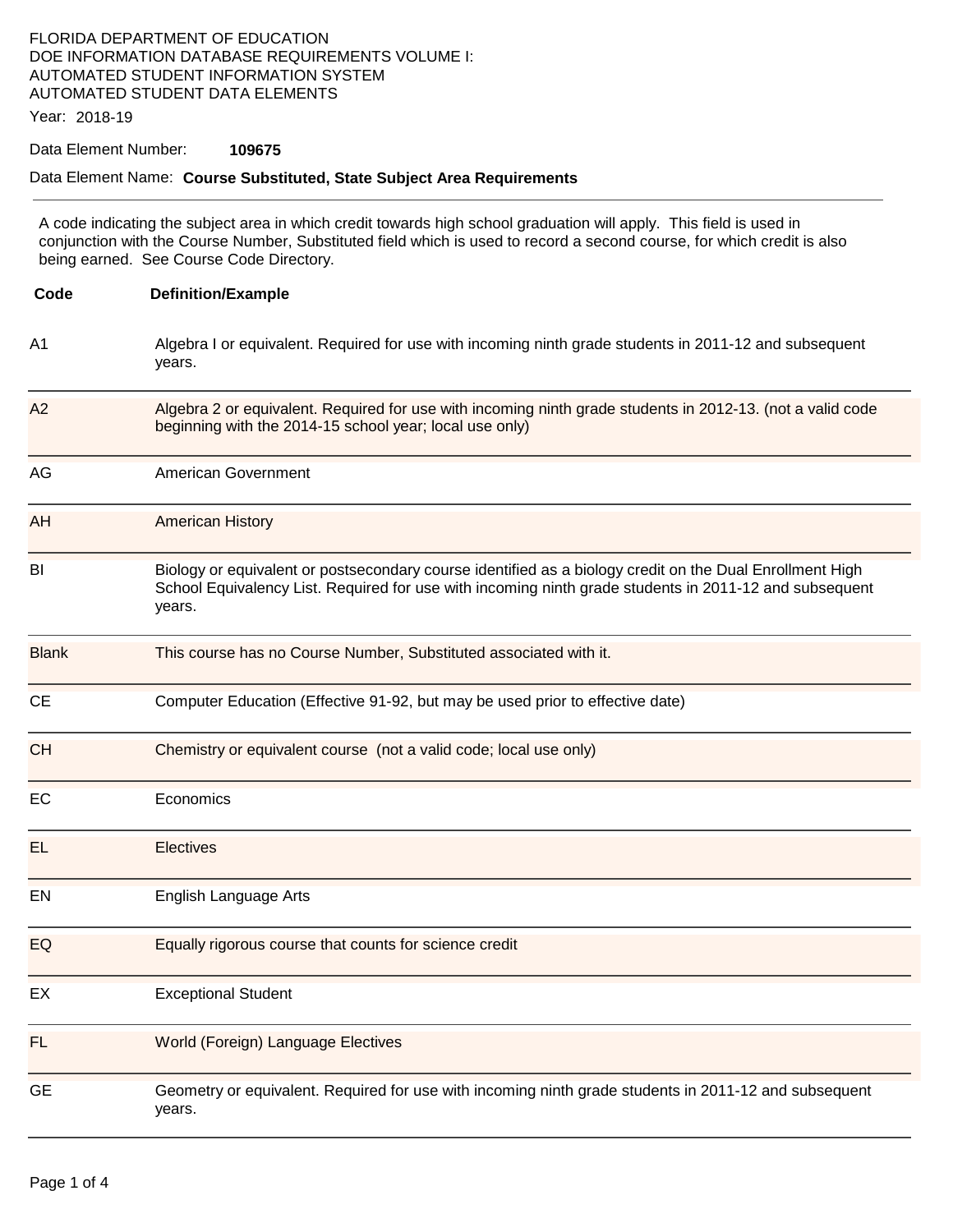#### Data Element Name: **Course Substituted, State Subject Area Requirements**

| LA             | Language Arts Electives (Effective for students who entered high school prior to the 2007-08 academic year.)                                                                                                                                                                                                                                                                                              |  |
|----------------|-----------------------------------------------------------------------------------------------------------------------------------------------------------------------------------------------------------------------------------------------------------------------------------------------------------------------------------------------------------------------------------------------------------|--|
| LM             | Life Management Skills (Effective for students who entered high school prior to the 2007-08 academic year.)                                                                                                                                                                                                                                                                                               |  |
| <b>MA</b>      | <b>Mathematics</b>                                                                                                                                                                                                                                                                                                                                                                                        |  |
| ΝC             | Non Credit                                                                                                                                                                                                                                                                                                                                                                                                |  |
| <b>PA</b>      | <b>Practical Arts with artistic content</b>                                                                                                                                                                                                                                                                                                                                                               |  |
| PE             | <b>Physical Education</b>                                                                                                                                                                                                                                                                                                                                                                                 |  |
| PF.            | <b>Performing Fine Arts</b>                                                                                                                                                                                                                                                                                                                                                                               |  |
| PH             | Physics or equivalent course (not a valid code; local use only)                                                                                                                                                                                                                                                                                                                                           |  |
| S <sub>3</sub> | Integrated Science 3; upon conclusion of the three-course Integrated Science (courses 2002400, 2002420,<br>and 2002440) or honors (2002410, 2002430, and 2002450) series. A graduation code of S3 indicates that a<br>student has earned credits toward Biology, Chemistry or Physics, and an equally rigorous science credit<br>toward high school scholar designation. (not valid code; local use only) |  |
| <b>SC</b>      | Science (Not a valid code beginning with the 2015-16 school year; local use only.)                                                                                                                                                                                                                                                                                                                        |  |
| SS             | Social Studies Elective (Effective through school year 1314)                                                                                                                                                                                                                                                                                                                                              |  |
| SV             | Half Science and Half career and technical education (Effective school year 0708 through 1213)                                                                                                                                                                                                                                                                                                            |  |
| VO             | Career & Technical (excluding courses coded PA)                                                                                                                                                                                                                                                                                                                                                           |  |
| WH             | <b>World History</b>                                                                                                                                                                                                                                                                                                                                                                                      |  |

Courses in the Social Studies section of the Course Code Directory which meet specific graduation requirements will be coded to match the graduation requirement which they address: EC - Economics, WH - World History, AH - American History, and AG - American Government

Courses in World Languages should be coded as World Language (FL).

Beginning with the 2011-2012 year, it is mandatory to use the codes A1, BI, or GE for the incoming 9th grade cohort for Mathematics and Science courses listed as Algebra 1 (or equivalent), Biology (or equivalent), or Geometry (or equivalent) in the Course Code Directory.

Students entering ninth grade on or after the 2007-08 school year may use Performing Fine Arts (PF) or Practical Arts with Artistic Content (PA) to meet graduation requirements as defined in section 1003.4282(3)(e), Florida Statutes as follows: "One credit in fine or performing arts, speech and debate, or a practical arts course that incorporates artistic content and techniques of creativity, interpretation, and imagination." A listing of courses that meet the PA definition can be found in the Course Code Directory.

Courses in Science should be coded with EQ with the exception of the Biology Course that is coded with BI. Section 1003.4282(1)(3)(C), F.S. A student must earn one credit in Biology I and two credits in equally rigorous courses (EQ).

Note: This element is required beginning with the 2009-10 school year for Local and FASTER reporting by districts authorized to offer additional credit courses. This element must be used in connection with course(s) using a "+" course flag.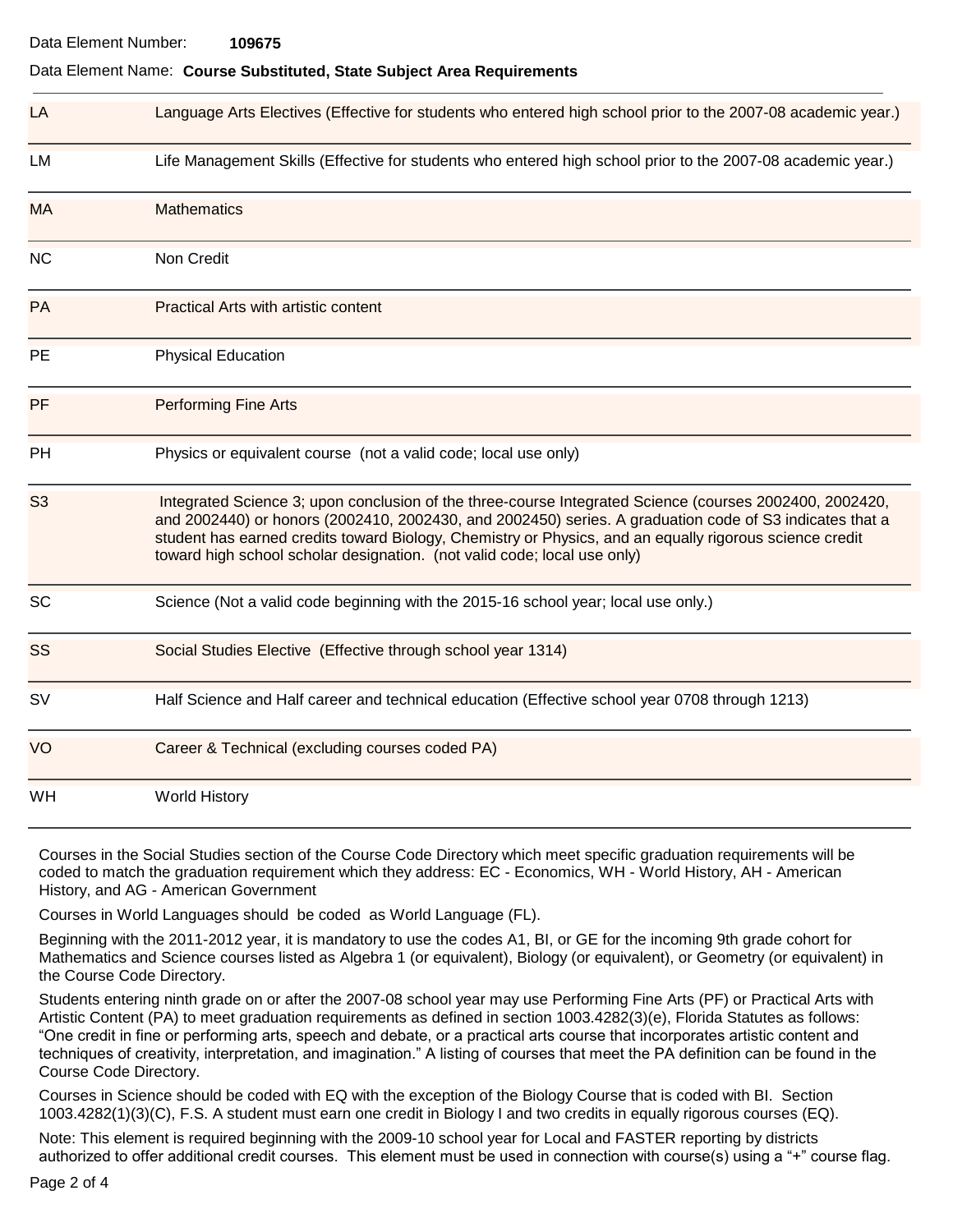# Data Element Name: **Course Substituted, State Subject Area Requirements**

| Length:                 | 2            |
|-------------------------|--------------|
| Data Type:              | Alphabetic   |
| Year Implemented:       | 0809         |
| <b>State Standard:</b>  | Yes          |
| Use Types:              |              |
| State Reporting:        | Yes          |
| Local Accountability:   | Yes          |
| <b>FASTER:</b>          | Yes          |
| Migrant Tracking:       | N٥           |
| <b>Required Grades:</b> | 09-12, Adult |

# **Programs Required:**

All Programs

Workforce Development

### **Formats Required:**

Student Course Transcript Information DB9 39x

### **Surveys Required:**

Survey 5 Yes

# **Appendixes:**

None

# **Description of Changes:**

| 7/1/2017   | Codes        | Updated definition to codes A1, BI, EN and GE.                                                                                                                                          |
|------------|--------------|-----------------------------------------------------------------------------------------------------------------------------------------------------------------------------------------|
| 11/25/2015 | <b>Notes</b> | Added note                                                                                                                                                                              |
| 11/25/2015 | Codes        | Code 'SC' not a valid code beginning with the 2015-16 school year;<br>local use only                                                                                                    |
| 7/1/2015   | <b>Notes</b> | Updated first note and deleted those pertaining to Art, half credit<br>and Life Management.                                                                                             |
| 7/1/2015   | Codes        | Updated definition to codes A2 and BI.                                                                                                                                                  |
| 2/13/2015  | Codes        | Included language for Code A2 which is for local use only now.                                                                                                                          |
| 7/1/2014   | Codes        | Revised Codes CH, PH and S3 to non-valid codes and local use<br>only.                                                                                                                   |
| 10/17/2013 | Codes        | Removed Obsolete Section and revised codes FL, SS, SV and S3.                                                                                                                           |
| 9/9/2013   | Codes        | Reinstated codes FL and SS as valid codes. Deleted (For local<br>use only) language for Code EL.                                                                                        |
| 9/9/2013   | <b>Notes</b> | Deleted note: Code EL should be converted to spaces prior to<br>state processing.<br>Deleted the word "Electives" after World Language Electives (FL).                                  |
| 6/26/2013  | <b>Notes</b> | Revised note regarding code SV to include effective year through<br>1213.                                                                                                               |
| 6/26/2013  | Codes        | Added new codes and moved old codes to the obsolete section.                                                                                                                            |
| 6/1/2012   | <b>Notes</b> | Changed "Foreign" to "World" in notes.                                                                                                                                                  |
| 6/1/2012   | Codes        | Added code A2. Revised code LM to apply only to students who<br>entered high school prior to 2007-2008.                                                                                 |
| 10/11/2011 | <b>Notes</b> | Deleted note that referenced code '+', a code that was never used<br>and subsequently removed. Also removed asterisk on the Life<br>Manage Skills note because it was no longer useful. |